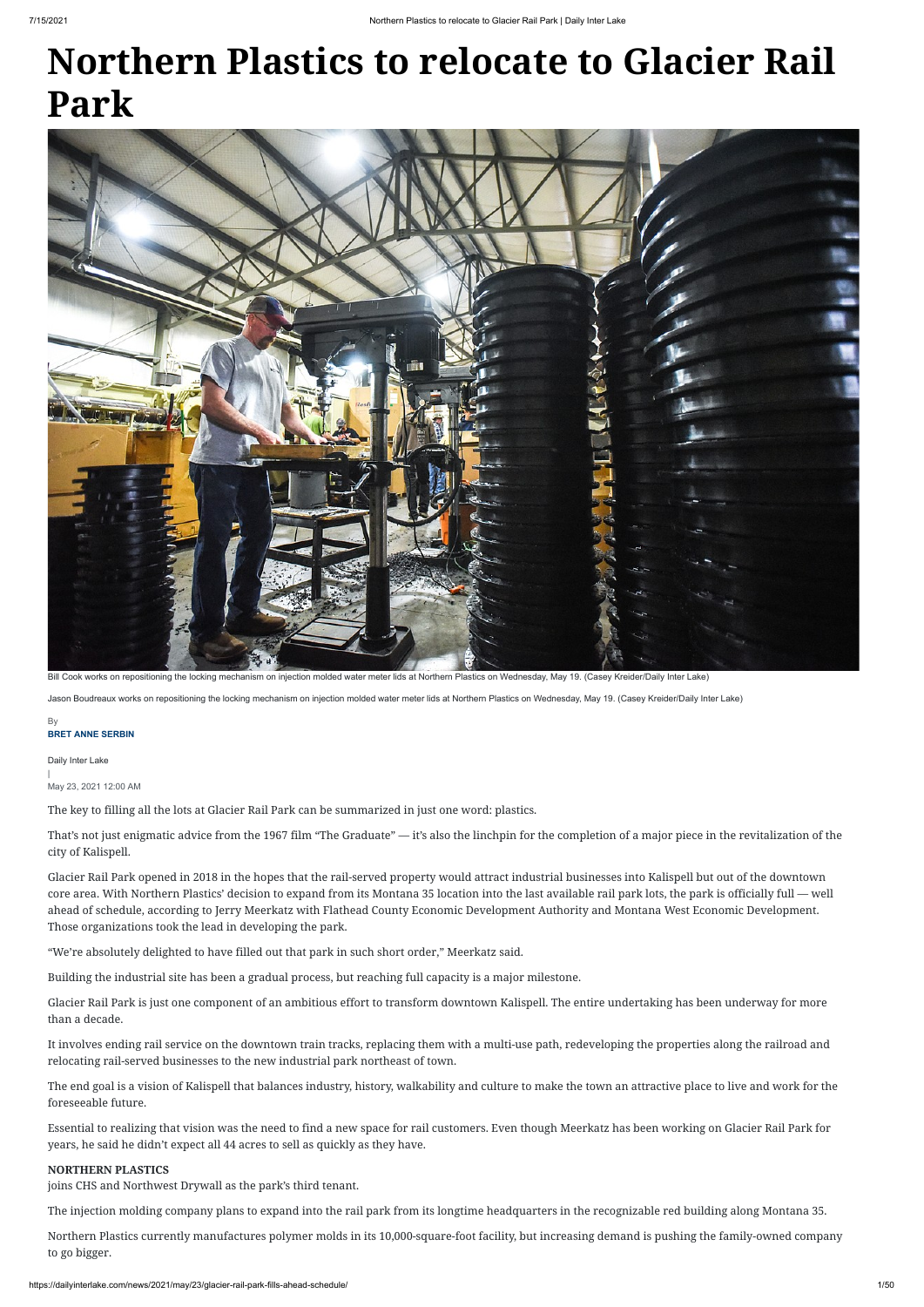Jason Bukowski with Northern Plastics said the industry has "really boomed" in the past five years.

The Kalispell company produces a variety of plastic parts for uses all over the world—and beyond. Northern Plastics' products are utilized by municipalities in Colorado and Kentucky, builders in Australia and even in NASA space vessels.

Right now, Northern Plastics churns out approximately 1,000 molds a day. Its machines run 24 hours a day, five days a week, and employees work in three shifts to maintain the constant workflow.

But Bukowski believes the company could be doing a lot more.

At the rail park, Northern Plastics will more than double its footprint, hire more workers and operate a transload facility where infrequent rail users can get access to the tracks.

Bukowski said the new facility likely won't be built until late next summer.

It's an interesting time to expand, since the pandemic and the oil industry have put a strain on many plastic manufacturers.

Bukowski said the cost of raw materials has increased 40% over the past six months.

"That's been tough lately," he admitted. "It's hurting a lot of molders."

But he said Northern Plastics had the foresight to pre-purchase a lot of the necessary materials and get ahead of the industry changes.

He expects the company to continue to grow, and it's possible Glacier Rail Park might follow suit.

Since Northern Plastics scooped up the last open spot, Meerkatz said he's been inundated with calls from additional businesses looking to get into the area.

The sudden interest has generated conversations about adding 10 more acres to the park in the coming years.

"The next two to five years are going to be really exciting for this project," Meerkatz promised.

Reporter Bret Anne Serbin may be reached at 758-4459 or bserbin@dailyinterlake.com



Jason Boudreaux works on repositioning the locking mechanism on injection molded water meter lids at Northern Plastics on Wednesday, May 19. (Casey Kreider/Daily Inter Lake)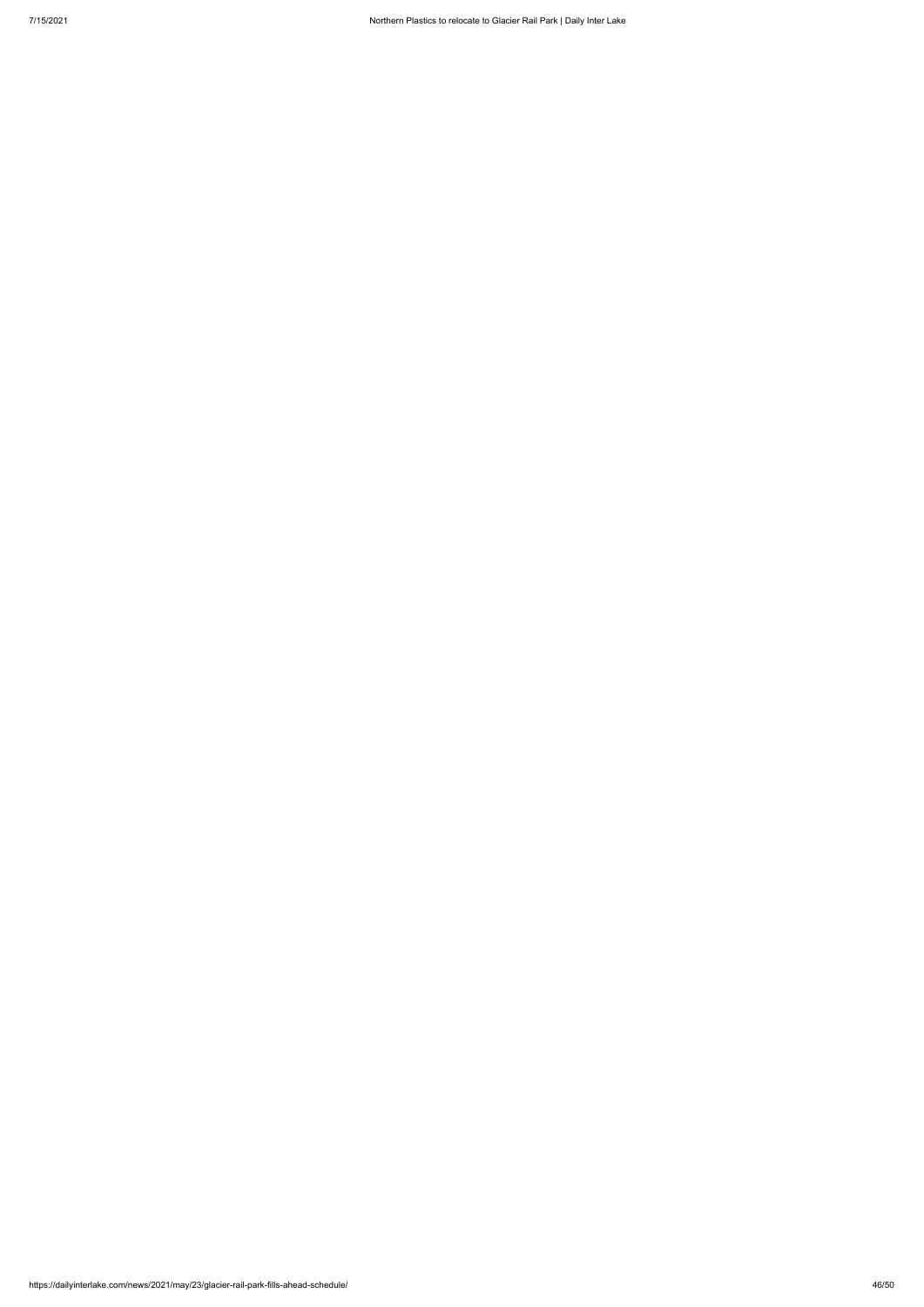n=null!=arguments[t]?arguments[t]:{},a=Object.keys(n);"function"==typeof Object.getOwnPropertySymbols&&(a=a.concat(Object.getOwnPropertySymbols(n).filter(function(t){return Object.getOwnPropertyDescriptor(n,t).enumerable}))),a.forEach(function(t){u(e,t,n[t])})}return e}function h(t,e){return function(t){if(Array.isArray(t))return t}(t)||function(t,e){var n=[],a=!0,r=!1,i=void 0;try{for(var o,c=t[Symbol.iterator]();!(a=(o=c.next()).done)&&(n.push(o.value),!e||n.length!==e);a=!0);}catch(t){r=!0,i=t}finally{try{a||null==c.return|c.return()}finally{if(r)throw i}}return n}(t,e)||function(){throw new TypeError("In attempt to destructure non-iterable instance")}()}function d(t){return function(t){if(Array.isArray(t)){for(var e=0,n=new Array(t.length);e<t.length;e++)n[e]=t[e];return n}}(t)||function(t){if(Symbol.iterator in Object(t)|

!function(){"use strict";function r(t){return(r="function"==typeof Symbol&&"symbol"==typeof Symbol.iterator?function(t){return typeof t}:function(t){return t&&"function"==typeof Symbol&&t.constructor===Symbol&&t!==Symbol.prototype?"symbol":typeof t})(t)}function i(t,e){for(var n=0;n<e.length;n++){var a=e[n];a.enumerable=a.enumerable||!1,a.configurable=!0,"value"in a&& (a.writable=!0),Object.defineProperty(t,a.key,a)}}function u(t,e,n){return e in t?Object.defineProperty(t,e,{value:n,enumerable:!0,configurable:!0,writable:!0}):t[e]=n,t}function \$(e){for(var t=1;t<arguments.length;t++){var

Arguments]"===Object.prototype.toString.call(t))return Array.from(t)}(t)||function(){throw new TypeError("Invalid attempt to spread non-iterable instance")}()}var t=function(){},e={},n={},a=null,o= {mark:t,measure:t};try{"undefined"!=typeof window&&(e=window),"undefined"!=typeof document&&(n=document),"undefined"!=typeof MutationObserver&&(a=MutationObserver),"undefined"!=typeof performance&& (o=performance)}catch(t){}var c=(e.navigator||{}).userAgent,s=void 0===c?"":c,v=e,b=n,l=a,f=o,m=!!v.document,p=!!b.documentElement&&!!b.head&&"function"==typeof b.addEventListener&&"function"==typeof b.createElement,k=~s.indexOf("MSIE")||~s.indexOf("Trident/"),g="\_\_\_FONT\_AWESOME\_\_\_",A=16,y="fa",w="svg-inline--fa",tt="data-fa-i2svg",x="data-fa-pseudo-element",S="data-fa-pseudo-elementpending",C="data-prefix",O="data-icon",M="fontawesome-i2svg",N="async",P=["HTML","HEAD","STYLE","SCRIPT"],E=function(){try{return!0}catch(t){return!1}}(),z=

configure.';if(q.autoFetchSvg&&!q.fetchSvgFrom&&b&&b.currentScript){var G=b.currentScript.getAttribute("src");-1<G.search(W)&&(E||console.info("Font Awesome SVG Auto-fetching URL has been determined using document.currentScript. This features is not supported in any version of Internet Explorer. ".concat(X)),q.fetchSvgFrom=G.replace(W,"/svgs"))}if(q.fetchSvgFrom){var K=b.createElement("a");K.href=q.fetchSvgFrom,q.fetchSvgFrom=K.href}!q.autoFetchSvg||q.fetchSvgFrom||E||(console.error("Disabling Font Awesome auto-fetching of SVG icons (it was enabled) because we could not

(b.documentElement.doScroll?/^loaded|^c/:/^loaded|^i|^c/).test(b.readyState))||b.addEventListener("DOMContentLoaded",function t(){b.removeEventListener("DOMContentLoaded",t),Z=1,Q.map(function(t){return t()})}));var at,rt="pending",it="settled",ot="fulfilled",ct="rejected",st=function(){},lt="undefined"!=typeof global&&void 0!==global.process&&"function"==typeof global.process.emit,ft="undefined"==typeof setImmediate? setTimeout:setImmediate,ut=[];function dt(){for(var t=0;t<ut.length;t++)ut[t][0](ut[t][1]);at=!(ut=[])}function mt(t,e){ut.push([t,e]),at||(at=!0,ft(dt,0))}function ht(t){var

{fas:"solid",far:"regular",fal:"light",fad:"duotone",fab:"brands",fak:"kit",fa:"solid"},L={solid:"fas",regular:"far",light:"fal",duotone:"fad",brands:"fab",kit:"fak"},j="fa-layers-text",R=/Font Awesome ([5 ]\*) (Solid|Regular|Light|Duotone|Brands|Free|Pro|Kit).\*/,F={900:"fas",400:"far",normal:"far",300:"fal"},I=[1,2,3,4,5,6,7,8,9,10],T=I.concat([11,12,13,14,15,16,17,18,19,20]),\_=["class","data-prefix","data-icon","data-fatransform","data-fa-mask"],U={GROUP:"group",SWAP\_OPACITY:"swap-opacity",PRIMARY:"primary",SECONDARY:"secondary"},H=["xs","sm","lg","fw","ul","li","border","pull-left","pull-right","spin","pulse","rotate-90","rotate-180","rotate-270","flip-horizontal","flip-vertical","flip-both","stack","stack-1x","stack-2x","inverse","layers","layers-text","layers-

counter",U.GROUP,U.SWAP\_OPACITY,U.PRIMARY,U.SECONDARY].concat(I.map(function(t){return"".concat(t,"x")})).concat(T.map(function(t){return"w-".concat(t)})),Y=v.FontAwesomeConfig|| {};if(b&&"function"==typeof b.querySelector){var D=[["data-family-prefix","familyPrefix"],["data-replacement-class","replacementClass"],["data-auto-replace-svg","autoReplaceSvg"],["data-auto-add-css","autoAddCss"], ["data-auto-a11y","autoA11y"],["data-search-pseudo-elements","searchPseudoElements"],["data-observe-mutations","observeMutations"],["data-mutate-approach","mutateApproach"],["data-keep-originalsource","keepOriginalSource"],["data-measure-performance","measurePerformance"],["data-show-missing-icons","showMissingIcons"]];D.push(["data-auto-fetch-svg","autoFetchSvg"],["data-fetch-svg-

from","fetchSvgFrom"],["data-fetch-uploaded-svg-from","fetchUploadedSvgFrom"]),D.forEach(function(t){var e,n=h(t,2),a=n[0],r=n[1],i=""===(e=function(t){var e=b.querySelector("script["+t+"]");if(e)return e.getAttribute(t)}(a))||"false"!==e&&("true"===e||e);null!=i&&(Y[r]=i)})}var V= {familyPrefix:y,replacementClass:w,autoReplaceSvg:!0,autoAddCss:!0,autoA11y:!0,searchPseudoElements:!1,observeMutations:!0,mutateApproach:"async",keepOriginalSource:!0,measurePerformance:!1,showMissing

(q.observeMutations=!1);var W=/\/js\/.\*\.js.\*/,X='Manually set config.fetchSvgFrom = "URL" or use <script data-fetch-svg-from="URL" ...> to explicitly

e=t.transform,n=t.containerWidth,a=t.iconWidth,r={transform:"translate(".concat(n/2," 256)")},i="translate(".concat(32\*e.x,", ").concat(32\*e.y,") "),o="scale(".concat(e.size/16\*(e.flipX?-1:1),", ").concat(e.size/16\*(e.flipY? -1:1),") "),c="rotate(".concat(e.rotate," 0 0)");return{outer:r,inner:{transform:"".concat(i,"").concat(o," ").concat(c)},path:{transform:"translate(".concat(a/2\*-1,"-256)")}}}var Tt={x:0,y:0,width:"100%",height:"100%"};fu

-;)e[n]=t[n];return e}function zt(t){return t.classList?Et(t.classList):(t.getAttribute("class")||"").split(" ").filter(function(t){return t})}function Lt(t,e){var n,a=e.split("-"),r=a[0],i=a.slice(1).join("-");return r!== (n=i,~H.indexOf(n))?null:i}function jt(t){return"".concat(t).replace(/&/g,"&").replace(/"/g,""").replace(/'/g,"'").replace(/</g,"&lt;").replace(/>/g,"&gt;")}function Rt(n){return Object.keys(n||

(B[g].shims=[]);var J=B[g],Q=[],Z=!1;function nt(t){p&&(Z?setTimeout(t,0):Q.push(t))}p&&((Z=

guess the correct URL to load them from. ".concat(X)),q.autoFetchSvg=!1);var et=\$({},q);v.FontAwesomeConfig=et;var B=v||{};B[g]||(B[g]={}),B[g].styles||(B[g].styles={}),B[g].hooks||(B[g].hooks={}),B[g].shims||

(a=!0,bt(e,t))}),!0}}catch(t){return a||bt(e,t),!0}return!1}function gt(t,e){t!==e&&pt(t,e)||vt(t,e)}function vt(t,e){t.\_state===rt&&(t.\_state=it,t.\_data=e,mt(wt,t))}function bt(t,e){t.\_state===rt&& (t.\_state=it,t.\_data=e,mt(xt,t))}function yt(t){t.\_then=t.\_then.forEach(ht)}function wt(t){t.\_state=ot,yt(t)}function xt(t){t.\_state=ct,yt(t),lt.\_handled&&It&&global.process.emit("unhandledRejection",t.\_data,t)}function kt {global.process.emit("rejectionHandled",t)}function At(t){if("function"!=typeof t)throw new TypeError("Promise resolver "+t+" is not a function");if(this instanceof At==!1)throw new TypeError("Failed to construct 'Promise': Please use the 'new' operator, this object constructor cannot be called as a function.");this.\_then=[],function(t,e){function n(t){bt(e,t)}try{t(function(t){gt(e,t)},n)}catch(t){n(t)}}(t,this)}At.prototype= {constructor:At,\_state:rt,\_then:null,\_data:void 0,\_handled:!1,then:function(t,e){var n={owner:this,then:new this.constructor(st),fulfilled:t,rejected:e};return!e&&!t||this.\_handled||

e=t.owner,n=e.\_state,a=e.\_data,r=t[n],i=t.then;if("function"==typeof r){n=ot;try{a=r(a)}catch(t){bt(i,t)}}pt(i,a)||(n===ot&&pt(i,a),n===ct&&bt(i,a))}function pt(e,n){var a;try{if(e===n)throw new TypeError("A promises callback cannot return that same promise.");if(n&&("function"==typeof n||"object"===r(n))){var t=n.then;if("function"==typeof t)return t.call(n,function(t){a||(a=!0,n===t?vt(e,t):gt(e,t))},function(t){a||

(this.\_handled=!0,this.\_state===ct&&lt&&mt(kt,this)),this.\_state===ot||this.\_state===ct?mt(ht,n):this.\_then.push(n),n.then},catch:function(t){return this.then(null,t)}},At.all=function(c){if(!Array.isArray(c))throw new TypeError("You must pass an array to Promise.all().");return new At(function(n,t){var a=[],r=0;function e(e){return r++,function(t){a[e]=t,--r||n(a)}}for(var i,o=0;o<c.length;o++)(i=c[o])&&"function"==typeof i.then? i.then(e(o),t):a[o]=i;r||n(a)})},At.race=function(r){if(!Array.isArray(r))throw new TypeError("You must pass an array to Promise.race().");return new At(function(t,e){for(var n,a=0;a<r.length;a++)(n=r[a])&&"function"==type n.then?n.then(t,e):t(n)})},At.resolve=function(e){return e&&"object"===r(e)&&e.constructor===At?e:new At(function(t){t(e)})},At.reject=function(n){return new At(function(t,e){e(n)})};var St="function"==typeof Promise? Promise:At,Ct=A,Ot={size:16,x:0,y:0,rotate:0,flipX:!1,flipY:!1};function Mt(t){if(t&&p){var e=b.createElement("style");e.setAttribute("type","text/css"),e.innerHTML=t;for(var n=b.head.childNodes,a=null,r=n.length-1;-1<r;r- -){var i=n[r],o=(i.tagName||"").toUpperCase();-1<["STYLE","LINK"].indexOf(o)&&(a=i)}return b.head.insertBefore(e,a),t}}var Nt="0123456789abcdefghijklmnopqrstuvwxyzABCDEFGHIJKLMNOPQRSTUVWXYZ";function Pt(){for(var t=12,e="";0<t--;)e+=Nt[62\*Math.random()|0];return e}function Et(t){for(var e=[],n=(t||[]).length>>>0;n-

{}).reduce(function(t,e){return t+"".concat(e,": ").concat(n[e],";")},"")}function Ft(t){return t.size!==Ot.size||t.x!==Ot.x||t.y!==Ot.y||t.rotate!==Ot.rotate||t.flipX||t.flipY}function It(t){var

\_t(t){var e=!(1<arguments.length&&void 0!==arguments[1])||arguments[1];return t.attributes&&(t.attributes.fill||e)&&(t.attributes.fill="black"),t}function Ut(t){var e=t.icons,n=e.main,a=e.mask,r=t.prefix,i=t.iconName,o=t.transform,c=t.symbol,s=t.title,l=t.maskId,f=t.titleId,u=t.extra,d=t.watchable,m=void 0!==d&&d,h=a.found?a:n,p=h.width,g=h.height,v="fak"===r,b=v?"":"fa-w- ".concat(Math.ceil(p/g\*16)),y=[et.replacementClass,i?"".concat(et.familyPrefix,"-").concat(i):"",b].filter(function(t){return-1===u.classes.indexOf(t)}).filter(function(t){return"!==t||!!t}).concat(u.classes).join(""),w={c [],attributes:\$({},u.attributes,{"data-prefix":r,"data-icon":i,class:y,role:u.attributes.role||"img",xmlns:"http://www.w3.org/2000/svg",viewBox:"0 0 ".concat(p," ").concat(g)})},x=v&&!~u.classes.indexOf("fa-fw")? {width:"".concat(p/g\*16\*.0625,"em")}:{};m&&(w.attributes[tt]=""),s&&w.children.push({tag:"title",attributes:{id:w.attributes["aria-labelledby"]||"title-".concat(f||Pt())},children:[s]});var k,A,S,C,O,M,N,P,E,z,L,j,R,F,I,T,\_,U,H,Y,D,V,q,W,X,G,K,B=\$({},w,{prefix:r,iconName:i,main:n,mask:a,maskId:l,transform:o,symbol:c,styles:\$({},x,u.styles)}),J=a.found&&n.found?(S= (k=B).children,C=k.attributes,O=k.main,M=k.mask,N=k.maskId,P=k.transform,E=O.width,z=O.icon,L=M.width,j=M.icon,R=It({transform:P,containerWidth:L,iconWidth:E}),F={tag:"rect",attributes:\$({},Tt, {fill:"white"})},l=z.children?{children:z.children.map(\_t)}:{},T={tag:"g",attributes:\$({},R.inner),children:[\_t(\$({tag:z.tag,attributes:\$({},Z.attributes,R.path)},l))]},\_={tag:"g",attributes:\$({},R.outer),children:[T]},U=" ".concat(N||Pt()),H="clip-".concat(N||Pt()),Y={tag:"mask",attributes:\$({},Tt,{id:U,maskUnits:"userSpaceOnUse",maskContentUnits:"userSpaceOnUse"}),children:[F,\_]},D={tag:"defs",children:[{tag:"clipPath",attributes: {id:H},children:(A=j,"g"===A.tag?A.children:[A])},Y]},S.push(D,{tag:"rect",attributes:\$({fill:"currentColor","clip-path":"url(#".concat(H,")"),mask:"url(#".concat(U,")")},Tt)}),{children:S,attributes:C}):function(t){var e=t.children,n=t.attributes,a=t.main,r=t.transform,i=Rt(t.styles);if(0<i.length&&(n.style=i),Ft(r)){var o=It({transform:r,containerWidth:a.width,iconWidth:a.width});e.push({tag:"g",attributes:\$({},o.outer),children: [{tag:"g",attributes:\$({},o.inner),children:[{tag:a.icon.tag,children:a.icon.children,attributes:\$({},a.icon.attributes,o.path)}]}]})}else e.push(a.icon);return{children:e,attributes:n}}(B),Q=J.children,Z=J.attributes;return B.children=Q,B.attributes=Z,c?(q=(V=B).prefix,W=V.iconName,X=V.children,G=V.attributes,K=V.symbol,[{tag:"svg",attributes:{style:"display: none;"},children:[{tag:"symbol",attributes:\$({},G,{id:!0===K?"".concat(q,"- ").concat(et.familyPrefix,"-").concat(W):K}),children:X}]}]):function(t){var e=t.children,n=t.main,a=t.mask,r=t.attributes,i=t.styles,o=t.transform;if(Ft(o)&&n.found&&!a.found){var c=n.width/n.height/2,s=.5;r.style=Rt(\${{} {"transform-origin":"".concat(c+o.x/16,"em ").concat(s+o.y/16,"em")}))}return[{tag:"svg",attributes:r,children:e}]}(B)}function Ht(t){var e=t.content,n=t.width,a=t.height,r=t.transform,i=t.title,o=t.extra,c=t.watchable,s=v 0!==c&&c,l=\$({},o.attributes,i?{title:i}:{},{class:o.classes.join(" ")});s&&(l[tt]="");var f,u,d,m,h,p,g,v,b,y=\$({},o.styles);Ft(r)&&(y.transform=(u=(f={transform:r,startCentered:!0,width:n,height:a}).transform,d=f.width,m 0===d?A:d,h=f.height,p=void 0===h?A:h,g=f.startCentered,b="",b+=(v=void 0!==g&&g)&&k?"translate(".concat(u.x/Ct-m/2,"em, ").concat(u.y/Ct-p/2,"em) "):v?"translate(calc(-50% + ".concat(u.x/Ct,"em), calc(-50% + ").concat(u.y/Ct,"em)) "):"translate(".concat(u.x/Ct,"em, ").concat(u.y/Ct,"em) "),b+="scale(".concat(u.size/Ct\*(u.flipX?-1:1),", ").concat(u.size/Ct\*(u.flipY?-1:1),") "),b+="rotate(".concat(u.rotate,"deg) ")),y["-webkittransform"]=y.transform);var w=Rt(y);0<w.length&&(l.style=w);var x=[];return x.push({tag:"span",attributes:l,children:[e]}),i&&x.push({tag:"span",attributes:{class:"sr-only"},children:[i]}),x}var Yt=function() {},Dt=et.measurePerformance&&f&&f.mark&&f.measure?f:{mark:Yt,measure:Yt},Vt='FA "5.15.3"',qt=function(t){Dt.mark("".concat(Vt," ").concat(t," ends")),Dt.measure("".concat(Vt," ").concat(t),"".concat(Vt," ").concat(t," begins"),"".concat(Vt," ").concat(t," ends"))},Wt={begin:function(t){return Dt.mark("".concat(Vt," ").concat(t," begins")),function({feturn qt(t)}},end:qt},Xt=function(t,e,n,a){var r,i,o,c,s,l=Object.keys(t),f=l.length,u=v 0!==a?(c=e,s=a,function(t,e,n,a){return c.call(s,t,e,n,a)}):e;for(o=void 0===n?(r=1,t[l[0]]):(r=0,n);r<f;r++)o=u(o,t[i=l[r]],i,t);return o};function Gt(t){for(var e="",n=0;n<t.length;n++){e+= ("000"+t.charCodeAt(n).toString(16)).slice(-4)}return e}function Kt(t){if(1!==t.length)return!1;var e,n,a,r,i,o=(n=0,r=(e=t).length,55296<=(i=e.charCodeAt(n))&&i<=56319&&n+1<r&&56320<= (a=e.charCodeAt(n+1))&&a<=57343?1024\*(i-55296)+a-56320+65536:i);return 57344<=o&&o<=63743}function Bt(t,a){var e=(2<arguments.length&&void 0!==arguments[2]?arguments[2]:{}).skipHooks,n=void 0!==e&&e,r=Object.keys(a).reduce(function(t,e){var n=a[e];return!!n.icon?t[n.iconName]=n.icon:t[e]=n,t},{});"function"!=typeof J.hooks.addPack||n?J.styles[t]=\$({},J.styles[t]||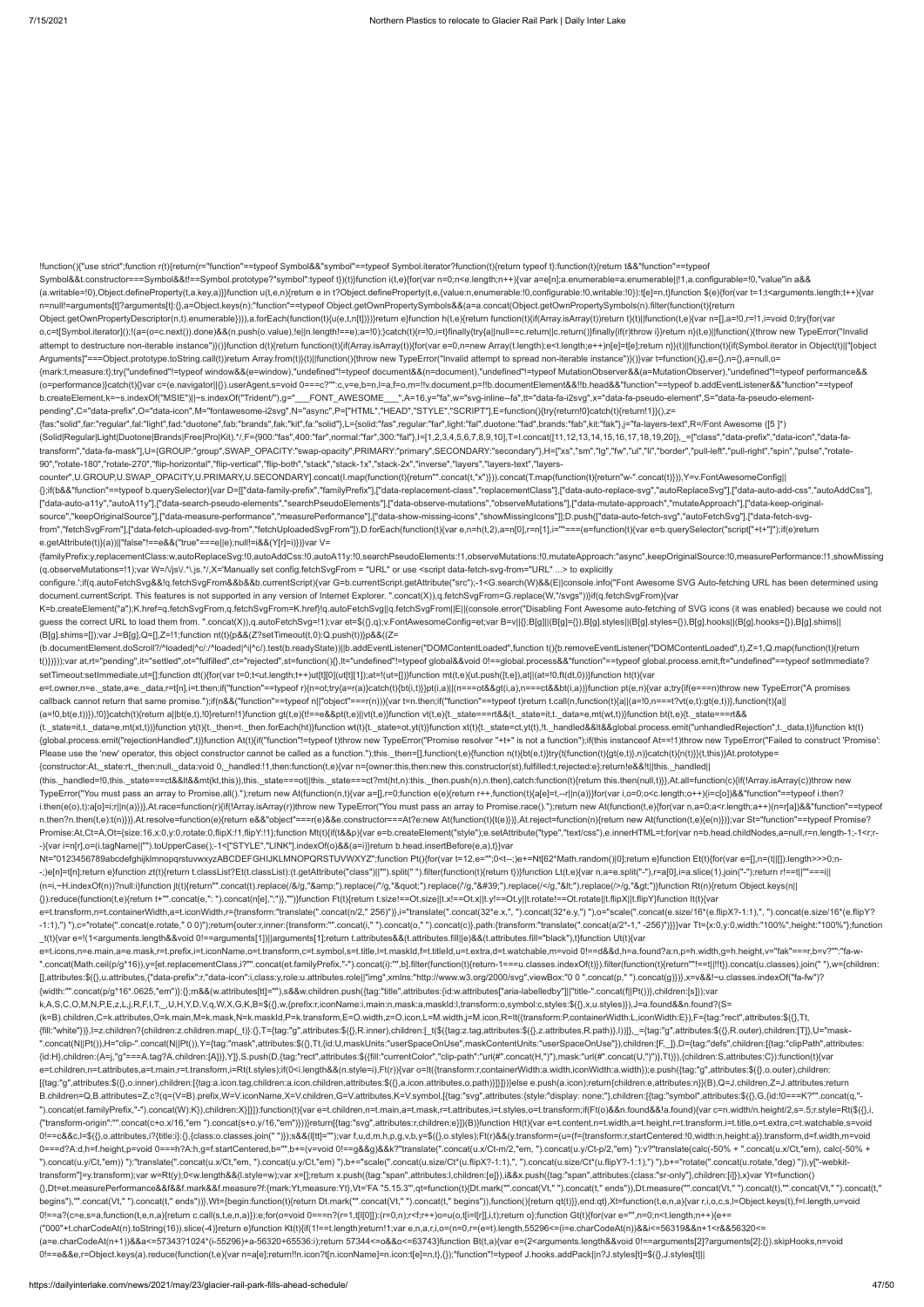### 7/15/2021 Northern Plastics to relocate to Glacier Rail Park | Daily Inter Lake

 $\{1, r\}$ :J.hooks.addPack(t,r),"fas"===t&&Bt("fa",a)}var Jt=/viewBox="0 0 ([0-9]+) ([0-9]+)"/,Qt=/path d="([^"]+)"/,Zt=/path d="([^"]+)".\*path d="([^"]+)";var \$t=J.styles,te=J.shims,ee={},ne={},ae={};function re(t,e,n){va a,r,i,o,c,s,l=(i=r=null,o=(a=n).match(Jt),c=a.match(Qt),(s=a.match(Zt))?i=[s[1],s[2]]:c&&(i=c[1]),o&&i&&(r=[parseInt(o[1],10),parseInt(o[2],10),[],null,i]),r);l&&!Kt(e)&&(Bt(t,u({},e,l),{skipHooks:!0}),se()),ie[t] [e].map(function(t){t(l)}),delete ie[t][e]}var ie={};function oe(t,e){return Kt(t)?"unicode/".concat(Gt(t)).concat(void 0===e?"":"-".concat(e),".svg"):"".concat(toid 0===e?"":"-".concat(e),".svg")}var ce=function(r,i) {var t=2<arguments.length&&void 0!==arguments[2]?arguments[2]:{},o="fak"===r,e=t.url,c=void 0===e?et.fetchSvgFrom:e,n=t.uploadedSvgUrl,s=void 0===n?et.fetchUploadedSvgFrom:n,l=t.token,f=t.version;return ie[r]&&ie[r][i]]|(ie[r]=\$({},ie[r]||{},u({},i,[]))),new St(function(e,t){if(!c)return t(new Error("No URL available to fetch SVGs from. Specify in params or by setting config.fetchSvgFrom"));if(o&&!s)return t(new Error("No available to fetch kit SVGs from. Specify in params or by setting config.fetchKitSvgFrom"));var n=o?"".concat(s,"/").concat(l,"/icons/").concat(oe(i,f)):"".concat(oe(i,f):"".concat(z[r],"/").concat(oe(i));if(l&&(n="".conca token=").concat(l)),J.styles[r]&&J.styles[r]i])return e(J.styles[r][i]);if(ie[r][i].push(function(t){e(t)}),1===ie[r][i].length)if("function"==typeof fetch)fetch(n,{mode:"cors"}).then(function(t){return t.text()}).then(fun {re(r,i,t)}).catch(function(){re(r,i,"")});else if("function"==typeof XMLHttpRequest){var a=new XMLHttpRequest;a.addEventListener("loadend",function(){this.responseText? re(r,i,this.responseText):re(r,i,"")}),a.open("GET",n),a.send()}else re(r,i,"")})},se=function(){var t=function(a){return Xt(\$t,function(t,e,n){return t[n]=Xt(e,a,{}),t},{})};ee=t(function(t,e,n){return e[3]&& (t[e[3]]=n),t}),ne=t(function(e,t,n){var a=t[2];return e[n]=n,a.forEach(function(t){e[t]=n}),e});var i="far"in \$t;ae=Xt(te,function(t,e){var n=e[0],a=e[1],r=e[2];return"far"!==a||i||(a="fas"),t[n]={prefix:a,iconName:r},t}, le(t,e){return(ee[t]||{})[e]}se();var fe=J.styles,ue=function(){return{prefix:null,iconName:null,rest:[]}};function de(t){return t.reduce(function(t,e){var n=Lt(et.familyPrefix,e);if(fe[e])t.prefix=e;else if(et.autoFetchSvg&&-1<Object.keys(z).indexOf(e))t.prefix=e;else if(n){var a="fa"===t.prefix?ae[n]||{prefix:null,iconName:null}:{};t.iconName=a.iconName||n,t.prefix=a.prefix||t.prefix}else e!==et.replacementClass&&0!==e.indexOf("fa-w-")&&t.rest.push(e);return t},ue())}function me(t,e,n){if(t&&t[e]&&t[e][n])return{prefix:e,iconName:n,icon:t[e][n]}}function he(t){var n,e=t.tag,a=t.attributes,r=void 0===a? {}:a,i=t.children,o=void 0===i?[]:i;return"string"==typeof t?jt(t):"<".concat(e," ").concat((n=r,Object.keys(n||{}).reduce(function(t,e){return t+"".concat(e,=").concat(jt(n[e]),"")},"").trim()),">").concat(o.map(he).join( </").concat(e,">")}var pe=function(){};function ge(t){return"string"==typeof(t.getAttribute?t.getAttribute(tt):null)}var ve={replace:function(t){var e=t[0],n=t[1].map(function(t){return he(t)}).join("\n");if(e.parentNode&&e.outerHTML)e.outerHTML=n+(et.keepOriginalSource&&"svg"!==e.tagName.toLowerCase()?"\x3c!-- ".concat(e.outerHTML," Font Awesome fontawesome.com --\x3e"):"");else if(e.parentNode){var a=document.createElement("span");e.parentNode.replaceChild(a,e),a.outerHTML=n}},nest:function(t){var e=t[0],n=t[1];if(~zt(e).indexOf(et.replacementClass))return ve.replace(t);var a=new RegExp("".concat(et.familyPrefix,"-.\*"));delete n[0].attributes.style,delete n[0].attributes.id;var r=n[0].attributes.class.split(" ").reduce(function(t,e){return e===et.replacementClass||e.match(a)? t.toSvg.push(e):t.toNode.push(e),t},{toNode:[],toSvg:[]});n[0].attributes.class=r.toSvg.join(" ");var i=n.map(function(t){return he(t)}).join("\n");e.setAttribute("class",r.toNode.join(" ")),e.setAttribute(tt,""),e.innerHTML=i}};function be(t){t()}function ye(n,t){var a="function"==typeof t?t:pe;if(0===n.length)a();else{var e=be;et.mutateApproach===N&&(e=v.requestAnimationFrame||be),e(function(){var t=!0===et.autoReplaceSvg?ve.replace:ve[et.autoReplaceSvg]||ve.replace,e=Wt.begin("mutate");n.map(t),e(),a()})}}var we=!1;function xe(){we=!1}var ke=null;function Ae(t){if(l&&et.observeMutations){var r=t.treeCallback,i=t.nodeCallback,o=t.pseudoElementsCallback,e=t.observeMutationsRoot,n=void 0===e?b:e;ke=new l(function(t){we||Et(t).forEach(function(t) {if("childList"===t.type&&0<t.addedNodes.length&&!ge(t.addedNodes[0])&& (et.searchPseudoElements&&o(t.target),r(t.target)),"attributes"===t.type&&t.target.parentNode&&et.searchPseudoElements&&o(t.target.parentNode),"attributes"===t.type&&ge(t.target)&&~\_.indexOf(t.attributeName))if( {var e=de(zt(t.target)),n=e.prefix,a=e.iconName;n&&t.target.setAttribute("data-prefix",n),a&&t.target.setAttribute("data-icon",a)}else i(t.target)})}),p&&ke.observe(n, {childList:!0,attributes:!0,characterData:!0,subtree:!0})}}function Se(t){var e,n,a=t.getAttribute("data-prefix"),r=t.getAttribute("data-icon"),i=void 0!==t.innerText?t.innerText.trim():"",o=de(zt(t));return a&&r&& (o.prefix=a,o.iconName=r),o.prefix&&1<i.length?o.iconName=(e=o.prefix,n=t.innerText,(ne[e]||{})[n]):o.prefix&&1===i.length&&(o.iconName=le(o.prefix,Gt(t.innerText))),o}var Ce=function(t){var e= {size:16,x:0,y:0,flipX:!1,flipY:!1,rotate:0};return t?t.toLowerCase().split(" ").reduce(function(t,e){var n=e.toLowerCase().split("-"),a=n[0],r=n.slice(1).join("-");if(a&&"h"===r)return t.flipX=!0,t;if(a&&"v"===r)return t.flipY=!0,t;if(r=parseFloat(r),isNaN(r))return t;switch(a){case"grow":t.size=t.size+r;break;case"shrink":t.size=t.size-r;break;case"left":t.x=t.x-r;break;case"right":t.x=t.x+r;break;case"up":t.y=t.yr;break;case"down":t.y=t.y+r;break;case"rotate":t.rotate=t.rotate+r}return t},e):e};function Oe(t){var e,n,a,r,i,o,c,s,l=Se(t),f=l.iconName,u=l.prefix,d=l.rest,m=(e=t.getAttribute("style"),n=[],e&& (n=e.split(";").reduce(function(t,e){var n=e.split(":"),a=n[0],r=n.slice(1);return a&&0<r.length&&(t[a]=r.join(":").trim()),t},{})),n),h=Ce(t.getAttribute("data-fa-transform")),p=null!==(a=t.getAttribute("data-fa-symbol"))&& (""===a||a),g=(i=Et((r=t).attributes).reduce(function(t,e){return"class"!==t.name&&"style"!==t.name&&(t[e.name]=e.value),t},{}),o=r.getAttribute("title"),c=r.getAttribute("data-fa-title-id"),et.autoA11y&&(o?i["arialabelledby"]="".concat(et.replacementClass,"-title-").concat(c||Pt()):(i["aria-hidden"]="true",i.focusable="false")),i),v=(s=t.getAttribute("data-fa-mask"))?de(s.split(" ").map(function(t){return t.trim()})):ue();return{iconName:f,title:t.getAttribute("title"),titleId:t.getAttribute("data-fa-title-id"),prefix:u,transform:h,symbol:p,mask:v,maskId:t.getAttribute("data-fa-mask-id"),extra: {classes:d,styles:m,attributes:g}}}function Me(t){this.name="MissingIcon",this.message=t||"Icon unavailable",this.stack=(new Error).stack}(Me.prototype=Object.create(Error.prototype)).constructor=Me;var Ne= {fill:"currentColor"},Pe={attributeType:"XML",repeatCount:"indefinite",dur:"2s"},Ee={tag:"path",attributes:\$({},Ne,{d:"M156.5,447.7l-12.6,29.5c-18.7-9.5-35.9-21.2-51.5-34.9l22.7- 22.7C127.6,430.5,141.5,440,156.5,447.7z M40.6,272H8.5 c1.4,21.2,5.4,41.7,11.7,61.1L50,321.2C45.1,305.5,41.8,289,40.6,272z M40.6,240c1.4-18.8,5.2-37,11.1-54.1l-29.5-12.6 C14.7,194.3,10,216.7,8.5,240H40.6z M64.3,156.5c7.8-14.9,17.2-28.8,28.1-41.5L69.7,92.3c-13.7,15.6-25.5,32.8-34.9,51.5 L64.3,156.5z M397,419.6c-13.9,12-29.4,22.3-46.1,30.4l11.9,29.8c20.7-9.9,39.8-22.6,56.9-37.6L397,419.6z M115,92.4 c13.9- 12,29.4-22.3,46.1-30.4l-11.9-29.8c-20.7,9.9-39.8,22.6-56.8,37.6L115,92.4z M447.7,355.5c-7.8,14.9-17.2,28.8-28.1,41.5 l22.7,22.7c13.7-15.6,25.5-32.9,34.9-51.5L447.7,355.5z M471.4,272c-1.4,18.8-5.2,37- 11.1,54.1l29.5,12.6 c7.5-21.1,12.2-43.5,13.6-66.8H471.4z M321.2,462c-15.7,5-32.2,8.2-49.2,9.4v32.1c21.2-1.4,41.7-5.4,61.1-11.7L321.2,462z M240,471.4c-18.8-1.4-37-5.2-54.1-11.1l-12.6,29.5c21.1,7.5,43.5,12.2,66.8,13.6V471.4z M462,190.8c5,15.7,8.2,32.2,9.4,49.2h32.1 c-1.4-21.2-5.4-41.7-11.7-61.1L462,190.8z M92.4,397c-12-13.9-22.3-29.4-30.4-46.1l-29.8,11.9c9.9,20.7,22.6,39.8,37.6,56.9 L92.4,397z M272,40.6c18.8,1.4,36.9,5.2,54.1,11.1l12.6-29.5C317.7,14.7,295.3,10,272,8.5V40.6z M190.8,50 c15.7-5,32.2-8.2,49.2-9.4V8.5c-21.2,1.4-41.7,5.4-61.1,11.7L190.8,50z M442.3,92.3L419.6,115c12,13.9,22.3,29.4,30.5,46.1 l29.8-11.9C470,128.5,457.3,109.4,442.3,92.3z M397,92.4l22.7-22.7c-15.6-13.7-32.8-25.5-51.5-34.9l-12.6,29.5 C370.4,72.1,384.4,81.5,397,92.4z"})},ze=\$({},Pe, {attributeName:"opacity"}),Le={tag:"g",children:[Ee,{tag:"circle",attributes:\$({},Ne,{cx:"256",cy:"364",r:"28"}),children:[{tag:"animate",attributes:\$({},Pe,{attributeName:"r",values:"28;14;28;28;14;28;"})}, {tag:"animate",attributes:\$({},ze,{values:"1;0;1;1;0;1;"})}]},{tag:"path",attributes:\$({},Ne,{opacity:"1",d:"M263.7,312h-16c-6.6,0-12-5.4-12-12c0-71,77.4-63.9,77.4-107.8c0-20-17.8-40.2-57.4-40.2c-29.1,0-44.3,9.6- 59.2,28.7 c-3.9,5-11.1,6-16.2,2.4l-13.1-9.2c-5.6-3.9-6.9-11.8-2.6-17.2c21.2-27.2,46.4-44.7,91.2-44.7c52.3,0,97.4,29.8,97.4,80.2 c0,67.6-77.4,63.5-77.4,107.8C275.7,306.6,270.3,312,263.7,312z"}),children: [{tag:"animate",attributes:\$({},ze,{values:"1;0;0;0;0;1;"})}]},{tag:"path",attributes:\$({},Ne,{opacity:"0",d:"M232.5,134.5l7,168c0.3,6.4,5.6,11.5,12,11.5h9c6.4,0,11.7-5.1,12-11.5l7-168c0.3-6.8-5.2-12.5-12-12.5h-23 C237.7,122,232.2,127.7,232.5,134.5z"}),children:[{tag:"animate",attributes:\$({},ze,{values:"0;0;1;1;0;0;"})}]}]},je=J.styles;function Re(t){var e=t[0],n=t[1],a=h(t.slice(4),1) [0];return{found:!0,width:e,height:n,icon:Array.isArray(a)?{tag:"g",attributes:{class:"".concat(et.familyPrefix,"-").concat(U.GROUP)},children:[{tag:"path",attributes:{class:"".concat(et.familyPrefix,"- ").concat(U.SECONDARY),fill:"currentColor",d:a[0]}},{tag:"path",attributes:{class:"".concat(et.familyPrefix,"-").concat(U.PRIMARY),fill:"currentColor",d:a[1]}}]}:{tag:"path",attributes:{fill:"currentColor",d:a}}}}function Fe(o,c){return new St(function(n,t){var a={found:!1,width:512,height:512,icon:Le};if(o&&c&&je[c]&&je[c][o]){var e=je[c][o];return n(Re(e))}var r={},i=function(){var t=0<arguments.length&&void 0!==arguments[0]? arguments[0]:{},e=1<arguments.length?arguments[1]:void 0;if(e&&Kt(e)){if(t&&t.iconUploads){var n=t.iconUploads,a=Object.keys(n).find(function(t){return n[t]&&n[t].u&&n[t].u===Gt(e)});if(a)return n[a].v}}else if(t&&t.iconUploads&&t.iconUploads[e]&&t.iconUploads[e].v)return t.iconUploads[e].v}(v.FontAwesomeKitConfig,o);if(v.FontAwesomeKitConfig&&v.FontAwesomeKitConfig.token&& (r.token=v.FontAwesomeKitConfig.token),"fak"===c&&(r.version=i),o&&c&&et.autoFetchSvg)return ce(c,o,\$({},r)).then(function(t){var e={};t&&(e=Re(t)),n(\$({},a,e))}).catch(t);o&&c&&!et.showMissingIcons?t(new Me("Icon is missing for prefix ".concat(c," with icon name ").concat(o))):n(a)})}var le=J.styles;function Te(t){var i,e,o,c,s,l,f,u,n,d,m,a=Oe(t);return~a.extra.classes.indexOf(j)?function(t,e){var n=e.title,a=e.transform,r=e.extra,i=null,o=null;if(k){var c=parseInt(getComputedStyle(t).fontSize,10),s=t.getBoundingClientRect();i=s.width/c,o=s.height/c}return et.autoA11y&&!n&&(r.attributes["ariahidden"]="true"),St.resolve([t,Ht({content:t.innerHTML,width:i,height:o,transform:a,title:n,extra:r,watchable:!0})])}(t,a):(i=t,o= (e=a).iconName,c=e.title,s=e.titleId,l=e.prefix,f=e.transform,u=e.symbol,n=e.mask,d=e.maskId,m=e.extra,new St(function(r,t){St.all([Fe(o,l),Fe(n.iconName,n.prefix)]).then(function(t){var e=h(t,2),n=e[0],a=e[1];r([i,Ut({icons:{main:n,mask:a},prefix:l,iconName:o,transform:f,symbol:u,mask:a,maskId:d,title:c,titleId:s,extra:m,watchable:!0})])})}))}function \_e(t){var n=1<arguments.length&&void 0!==arguments[1]?arguments[1]:null;if(p){var e=b.documentElement.classList,a=function(t){return e.add("".concat(M,"-").concat(t))},r=function(t){return e.remove("".concat(M,"-").concat(t))},i=et.autoFetchSvg? Object.keys(z):Object.keys(le),o=[".".concat(j,":not([").concat(tt,"])")].concat(i.map(function(t){return".".concat(t,":not([").concat(tt,"])")})).join(", ");if(0!==o.length){var c=[];try{c=Et(t.querySelectorAll(o))}catch( {}if(0<c.length){a("pending"),r("complete");var s=Wt.begin("onTree"),l=c.reduce(function(t,e){try{var n=Te(e);n&&t.push(n)}catch(t){E||t instanceof Me&&console.error(t)}return t},[]);return new St(function(e,t) {St.all(l).then(function(t){ye(t,function(){a("active"),a("complete"),r("pending"),"function"==typeof n&&n(),s(),e()})}).catch(function(){s(),t()})})}}}}function Ue(t){var e=1<arguments.length&&void 0!==arguments[1]? arguments[1]:null;Te(t).then(function(t){t&&ye([t],e)})}function He(h,p){var g="".concat(S).concat(p.replace(":","-"));return new St(function(a,t){if(null!==h.getAttribute(g))return a();var e=Et(h.children).filter(function {return t.getAttribute(x)===p})[0],n=v.getComputedStyle(h,p),r=n.getPropertyValue("font-family").match(R),i=n.getPropertyValue("font-weight"),o=n.getPropertyValue("content");if(e&&!r)return h.removeChild(e),a();if(r&&"none"!==o&&""!==o){var c=n.getPropertyValue("content"),s=~["Solid","Regular","Light","Duotone","Brands","Kit"].indexOf(r[2])?L[r[2].toLowerCase()]:F[i],l=Gt(3===c.length? c.substr(1,1):c),f=le(s,l),u=f;if(u||(u=l),f||(f=String.fromCharCode(parseInt(l,16))),!f||e&&e.getAttribute(C)===s&&e.getAttribute(O)===u)a();else{h.setAttribute(g,u),e&&h.removeChild(e);var d= {iconName:null,title:null,titleId:null,prefix:null,transform:Ot,symbol:!1,mask:null,maskId:null,extra:{classes:[],styles:{},attributes:{}}},m=d.extra;m.attributes[x]=p,Fe(f,s).then(function(t){var e=Ut(\$({},d,{icons: {main:t,mask:ue()},prefix:s,iconName:u,extra:m,watchable:!0})),n=b.createElement("svg");":before"===p?h.insertBefore(n,h.firstChild):h.appendChild(n),n.outerHTML=e.map(function(t){return he(t)}).join("\n"),h.removeAttribute(g),a()}).catch(t)}}else a()})}function Ye(t){return St.all([He(t,":before"),He(t,":after")])}function De(t){return! (t.parentNode===document.head||~P.indexOf(t.tagName.toUpperCase())||t.getAttribute(x)||t.parentNode&&"svg"===t.parentNode.tagName)}function Ve(r){if(p)return new St(function(t,e){var

n=Et(r.querySelectorAll("\*")).filter(De).map(Ye),a=Wt.begin("searchPseudoElements");we=!0,St.all(n).then(function(){a(),xe(),t()}).catch(function(){a(),xe(),e()}}}}}var qe="svg:not(:root).svg-inline--fa{overflow:visible}.s

inline--fa{display:inline-block;font-size:inherit;height:1em;overflow:visible;vertical-align:-.125em}.svg-inline--fa.fa-lg{vertical-align:-.225em}.svg-inline--fa.fa-w-1{width:.0625em}.svg-inline--fa.fa-w-2{width:.125em}.sv inline--fa.fa-w-3{width:.1875em}.svg-inline--fa.fa-w-4{width:.25em}.svg-inline--fa.fa-w-5{width:.3125em}.svg-inline--fa.fa-w-6{width:.375em}.svg-inline--fa.fa-w-7{width:.4375em}.svg-inline--fa.fa-w-8{width:.5em}.svginline--fa.fa-w-9{width:.5625em}.svg-inline--fa.fa-w-10{width:.625em}.svg-inline--fa.fa-w-11{width:.6875em}.svg-inline--fa.fa-w-12{width:.75em}.svg-inline--fa.fa-w-13{width:.825em}.svg-inline--fa.fa-w-13{width:.625em}.svg-14{width:.875em}.svg-inline--fa.fa-w-15{width:.9375em}.svg-inline--fa.fa-w-16{width:1em}.svg-inline--fa.fa-w-17{width:1.0625em}.svg-inline--fa.fa-w-18{width:1.125em}.svg-inline--fa.fa-w-19{width:1.1875em}.svg-inline- fa.fa-w-20{width:1.25em}.svg-inline--fa.fa-pull-left{margin-right:.3em;width:auto}.svg-inline--fa.fa-pull-right{margin-left:.3em;width:auto}.svg-inline--fa.fa-border{height:1.5em}.svg-inline--fa.fa-li{width:2em}.svg-inline- fa.fa-fw{width:1.25em}.fa-layers svg.svg-inline--fa{bottom:0;left:0;margin:auto;position:absolute;right:0;top:0}.fa-layers{display:inline-block;height:1em;position:relative;text-align:center;verticalalign:-.125em;width:1em}.fa-layers svg.svg-inline--fa{-webkit-transform-origin:center center;transform-origin:center center}.fa-layers-counter,.fa-layers-text{display:inline-block;position:absolute;text-align:center}.falayers-text{left:50%;top:50%;-webkit-transform:translate(-50%,-50%);transform:translate(-50%,-50%);-webkit-transform-origin:center center;transform-origin:center center}.fa-layers-counter{backgroundcolor:#ff253a;border-radius:1em;-webkit-box-sizing:border-box;box-sizing:border-box;color:#fff;height:1.5em;line-height:1;max-width:5em;min-width:1.5em;overflow:hidden;padding:.25em;right:0;textoverflow:ellipsis;top:0;-webkit-transform:scale(.25);transform:scale(.25);-webkit-transform-origin:top right;transform-origin:top right}.fa-layers-bottom-right{bottom:0;right:0;top:auto;-webkittransform:scale(.25);transform:scale(.25);-webkit-transform-origin:bottom right;transform-origin:bottom right}.fa-layers-bottom-left{bottom:0;left:0;right:auto;top:auto;-webkit-transform:scale(.25);transform:scale(.25);webkit-transform-origin:bottom left;transform-origin:bottom left}.fa-layers-top-right{right:0;top:0;-webkit-transform:scale(.25);transform:scale(.25);-webkit-transform-origin:top right;transform-origin:top right}.fa-layers left{left:0;right:auto;top:0;-webkit-transform:scale(.25);transform:scale(.25);-webkit-transform-origin:top left;transform-origin:top left}.fa-lg{font-size:1.33333333333333333339m;line-height:.75em;vertical-align:-.0667em} size:.75em}.fa-sm{font-size:.875em}.fa-1x{font-size:1em}.fa-2x{font-size:2em}.fa-3x{font-size:3em}.fa-4x{font-size:4em}.fa-5x{font-size:5em}.fa-6x{font-size:6em}.fa-6x{font-size:6em}.fa-6x{font-size:8em}.fa-8x{font-size:8e size:9em}.fa-10x{font-size:10em}.fa-fw{text-align:center;width:1.25em}.fa-ul{list-style-type:none;margin-left:2.5em;padding-left:0}.fa-ul>li{position:relative}.fa-li{left:-2em;position:absolute;text-align:center;width:2em; height:inherit}.fa-border{border:solid .08em #eee;border-radius:.1em;padding:.2em .25em .15em}.fa-pull-left{float:left}.fa-pull-right{float:right}.fa.fa-pull-left,.fab.fa-pull-left,.fab.fa-pull-left,.fal.fa-pull-left,.fan. left{margin-right:.3em}.fa.fa-pull-right,.fab.fa-pull-right,.fal.fa-pull-right,.far.fa-pull-right,.far.fa-pull-right,.far.fa-pull-right,.fas.fa-pull-right(nargin-left:.3em}.fa-spin{-webkit-animation:fa-spin 2s infinite lin webkit-animation:fa-spin 1s infinite steps(8);animation:fa-spin 1s infinite steps(8)}@-webkit-keyframes fa-spin{0%{-webkit-transform:rotate(0);transform:rotate(0)}100%{-webkittransform:rotate(360deg);transform:rotate(360deg)}}@keyframes fa-spin{0%{-webkit-transform:rotate(0);transform:rotate(0)}100%{-webkit-transform:rotate(360deg);transform:rotate(360deg)}}.fa-rotate-90{-webkittransform:rotate(90deg);transform:rotate(90deg)}.fa-rotate-180{-webkit-transform:rotate(180deg);transform:rotate(180deg)}.fa-rotate-270{-webkit-transform:rotate(270deg);transform:rotate(270deg)}.fa-flip-horizontal{webkit-transform:scale(-1,1);transform:scale(-1,1)}.fa-flip-vertical{-webkit-transform:scale(1,-1);transform:scale(1,-1)}.fa-flip-both,.fa-flip-both,da-flip-both.fa-flip-horizontal.fa-flip-vertical{-webkit-transform:scale(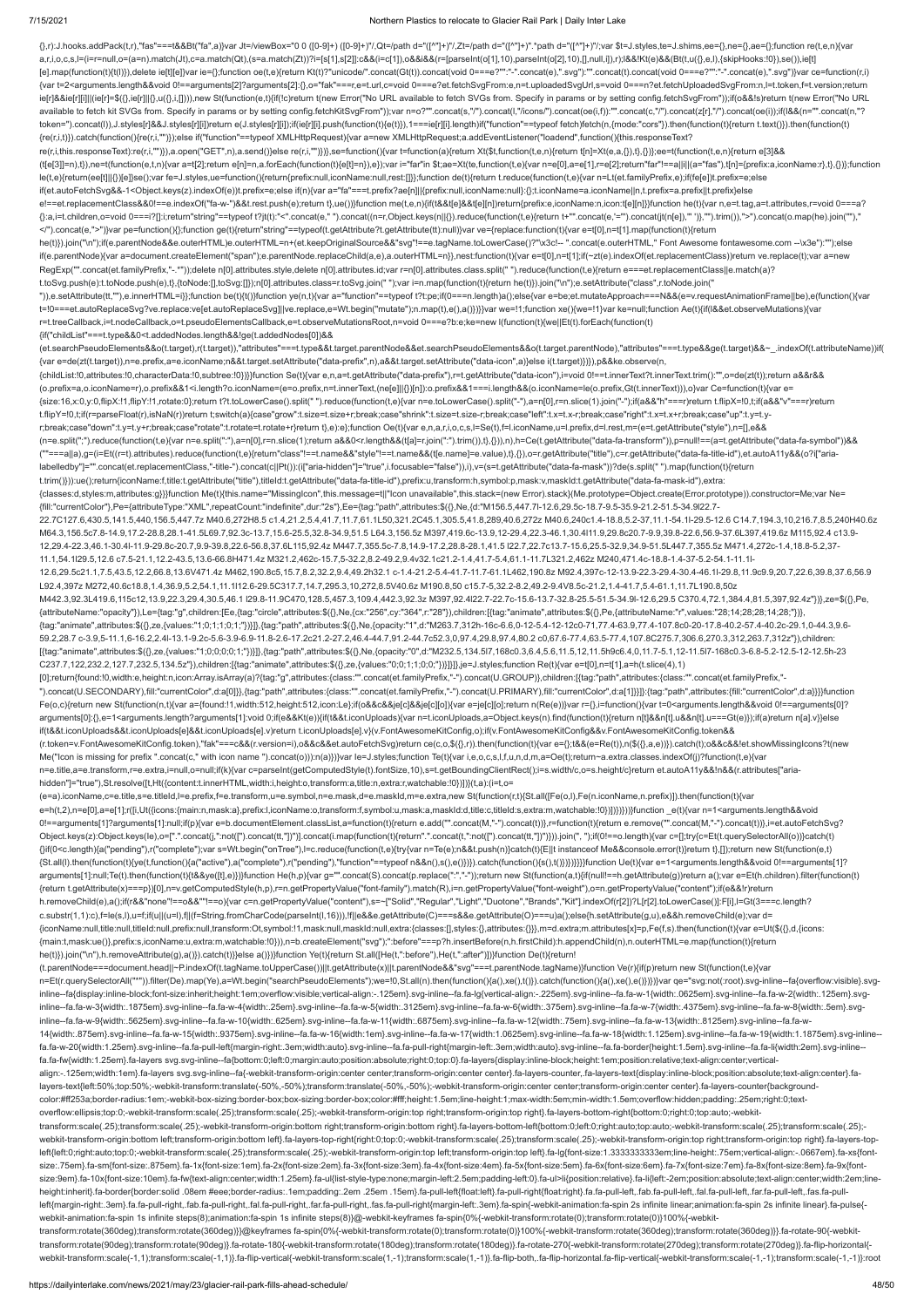.fa-flip-both,:root .fa-flip-horizontal,:root .fa-flip-vertical,:root .fa-rotate-180,:root .fa-rotate-270,:root .fa-rotate-90{-webkit-filter:none;filter:none}.fa-stack{display:inline-block;height:2em;position:relative;widt stack-1x,.fa-stack-2x{bottom:0;left:0;margin:auto;position:absolute;right:0;top:0}.svg-inline--fa.fa-stack-1x{height:1em;width:1.25em}.svg-inline--fa.fa-stack-2x{height:2em;width:2.5em}.fa-inverse{color:#fff}.sr-

only{border:0;clip:rect(0,0,0,0);height:1px;margin:-1px;overflow:hidden;padding:0;position:absolute;width:1px}.sr-only-focusable:active,.sr-only-

focusable:focus{clip:auto;height:auto;margin:0;overflow:visible;position:static;width:auto}.svg-inline--fa .fa-primary{fill:var(--fa-primary-color,currentColor);opacity:1;opacity:1-ra-primary-opacity,1)}.svg-inline--fa .fa secondary{fill:var(--fa-secondary-color,currentColor);opacity:.4;opacity:var(--fa-secondary-opacity,.4)}.svg-inline--fa.fa-swap-opacity .fa-primary{opacity:.4;opacity:.4;opacity:or(--fa-secondary-opacity.4)}.svg-inline--fa opacity .fa-secondary{opacity:1;opacity:var(--fa-primary-opacity,1)}.svg-inline--fa mask .fa-primary,.svg-inline--fa mask .fa-secondary{fill:#000}.fad.fa-inverse{color:#fff}";function We(){var t=y,e=w,n=et.familyPrefix,a=et.replacementClass,r=qe;if(n!==t||a!==e){var i=new RegExp("\\.".concat(t,"\\-"),"g"),o=new RegExp("\\--".concat(t,"\\-"),"g"),c=new RegExp("\\.".concat(e),"g");r=r.replace(i,".".concat(n,"- ")).replace(o,"--".concat(n,"-")).replace(c,".".concat(a))}return r}function Xe(){et.autoAddCss&&!Qe&&(Mt(We()),Qe=!0)}function Ge(e,t){return Object.defineProperty(e,"abstract",{get:t}),Object.defineProperty(e,"html", {get:function(){return e.abstract.map(function(t){return he(t)})}}),Object.defineProperty(e,"node",{get:function(){if(p){var t=b.createElement("div");return t.innerHTML=e.html,t.children}}}),e}function Ke(t){var e=t.prefix,n=void 0===e?"fa":e,a=t.iconName;if(a)return me(Je.definitions,n,a)||me(J.styles,n,a)}var Be,Je=new(function(){function t(){!function(t,e){if(!(t instanceof e))throw new TypeError("Cannot call a class as a function")}(this,t),this.definitions={}}var e,n,a;return e=t,(n=[{key:"add",value:function(){for(var e=this,t=arguments.length,n=new Array(t),a=0;a<t;a++)n[a]=arguments[a];var r=n.reduce(this.\_pullDefinitions, {});Object.keys(r).forEach(function(t){e.definitions[t]=\$({},e.definitions[t]||{},r[t]),Bt(t,r[t]),se()})}},{key:"reset",value:function(){this.definitions={}}},{key:"\_pullDefinitions",value:function(i,t){var o=t.prefix&&t.iconName&&t.icon?{0:t}:t;return Object.keys(o).map(function(t){var e=o[t],n=e.prefix,a=e.iconName,r=e.icon;i[n]||(i[n]={}),i[n][a]=r}),i}}])&&i(e.prototype,n),a&&i(e,a),t}()),Qe=!1,Ze={i2svg:function(){var t=0<arguments.length&&void 0!==arguments[0]?arguments[0]:{};if(p){Xe();var e=t.node,n=void 0===e?b:e,a=t.callback,r=void 0===a?function(){}:a;return et.searchPseudoElements&&Ve(n),\_e(n,r)}return St.reject("Operation requires a DOM of some kind.")},css:We,insertCss:function(){Qe||(Mt(We()),Qe=!0)},watch:function(){var t=0<arguments.length&&void 0!==arguments[0]?arguments[0]: {},e=t.autoReplaceSvgRoot,n=t.observeMutationsRoot;!1===et.autoReplaceSvg&&(et.autoReplaceSvg=!0),et.observeMutations=!0,nt(function() {en({autoReplaceSvgRoot:e}),Ae({treeCallback:\_e,nodeCallback:Ue,pseudoElementsCallback:Ve,observeMutationsRoot:n})})}},\$e=(Be=function(t){var e=1<arguments.length&&void 0!==arguments[1]?arguments[1]: {},n=e.transform,a=void 0===n?Ot:n,r=e.symbol,i=void 0!==r&&r,o=e.mask,c=void 0===o?null:o,s=e.maskId,l=void 0===s?null:s,f=e.title,u=void 0===f?null:f,d=e.titleId,m=void 0===d?null:d,h=e.classes,p=void 0===h? []:h,g=e.attributes,v=void 0===g?{}:g,b=e.styles,y=void 0===b?{}:b;if(t){var w=t.prefix,x=t.iconName,k=t.icon;return Ge(\$({type:"icon"},t),function(){return Xe(),et.autoA11y&&(u?v["arialabelledby"]="".concat(et.replacementClass,"-title-").concat(m||Pt()):(v["aria-hidden"]="true",v.focusable="false")),Ut({icons:{main:Re(k),mask:c?Re(c.icon):{found:!1,width:null,height:null,icon: {}}},prefix:w,iconName:x,transform:\$({},Ot,a),symbol:i,title:u,maskId:l,titleId:m,extra:{attributes:v,styles:y,classes:p}})})}},function(t){var e=1<arguments.length&&void 0!==arguments[1]?arguments[1]:{},n=(t||{}).icon? t:Ke(t||{}),a=e.mask;return a&&(a=(a||{}).icon?a:Ke(a||{})),Be(n,\$({},e,{mask:a}))}),tn={noAuto:function(){et.autoReplaceSvg=!1,et.observeMutations=!1,ke&&ke.disconnect()},config:et,dom:Ze,library:Je,parse: {transform:function(t){return Ce(t)}},findIconDefinition:Ke,icon:\$e,text:function(t){var e=1<arguments.length&&void 0!==arguments[1]?arguments[1]:{},n=e.transform,a=void 0===n?Ot:n,r=e.title,i=void 0===r? null:r,o=e.classes,c=void 0===o?[]:o,s=e.attributes,l=void 0===s?{}:s,f=e.styles,u=void 0===f?{}:f;return Ge({type:"text",content:t},function(){return Xe(),Ht({content:t,transform:\$({},Ot,a),title:i,extra: {attributes:l,styles:u,classes:["".concat(et.familyPrefix,"-layers-text")].concat(d(c))}})})},counter:function(t){var e=1<arguments.length&&void 0!==arguments[1]?arguments[1]:{},n=e.title,a=void 0===n? null:n,r=e.classes,i=void 0===r?[]:r,o=e.attributes,c=void 0===o?{}:o,s=e.styles,l=void 0===s?{}:s;return Ge({type:"counter",content:t},function(){return Xe(),function(t){var e=t.content,n=t.title,a=t.extra,r=\$({},a.attributes,n?{title:n}:{},{class:a.classes.join(" ")}),i=Rt(a.styles);0<i.length&&(r.style=i);var o=[];return o.push({tag:"span",attributes:r,children:[e]}),n&&o.push({tag:"span",at {class:"sr-only"},children:[n]}),o}({content:t.toString(),title:a,extra:{attributes:c,styles:l,classes:["".concat(et.familyPrefix,"-layers-counter")].concat(d(i))}})})},layer:function(t){var e=(1<arguments.length&&void 0!==arguments[1]?arguments[1]:{}).classes,n=void 0===e?[]:e;return Ge({type:"layer"},function(){Xe();var e=[];return t(function(t){Array.isArray(t)?t.map(function(t){e=e.concat(t.abstract)}):e=e.concat(t.abstract)}), [{tag:"span",attributes:{class:["".concat(et.familyPrefix,"-layers")].concat(d(n)).join(" ")},children:e}]})},toHtml:he},en=function(){var t=(0<arguments.length&&void 0!==arguments[0]?arguments[0]: {}).autoReplaceSvgRoot,e=void 0===t?b:t;(0<Object.keys(J.styles).length||et.autoFetchSvg)&&p&&et.autoReplaceSvg&&tn.dom.i2svg({node:e})};!function(t){try{t()}catch(t){if(!E)throw t}}(function(){m&& (v.FontAwesome||(v.FontAwesome=tn),nt(function(){en(),Ae({treeCallback:\_e,nodeCallback:Ue,pseudoElementsCallback:Ve})})),J.hooks=\$({},J.hooks,{addPack:function(t,e){J.styles[t]=\$({},J.styles[t]|| {},e),se(),en()},addShims:function(t){var e;(e=J.shims).push.apply(e,d(t)),se(),en()}})})}(); var l,a;l=this,a=function(){"use strict";var l={},a={};try{"undefined"!=typeof window&&(l=window),"undefined"!=typeof document&&(a=document)}catch(l){}var e=(l.navigator|{}}).userAgent,r=void 0===e?"":e,n=l,o=a,u= (n.document,!!o.documentElement&&!!o.head&&"function"==typeof o.addEventListener&&o.createElement,~r.indexOf("MSIE")||r.indexOf("Trident/"),"\_\_\_FONT\_AWESOME\_\_\_"),t=function() {try{return"production"===process.env.NODE\_ENV}catch(l){return!1}}();var f=n||{};f[u]||(f[u]={}),f[u].styles||(f[u].shyles={}),f[u].hooks||(f[u].hooks={}),f[u].shims||(f[u].shims=[]);var i=f[u],s=[["glass",null,"glass-mart ["meetup","fab",null],["star-o","far","star"],["remove",null,"times"],["close",null,"times"],["gear",null,"toog"],["trash-o","far","tarh-alt"],["file-o","far","falr","far","clock-o","far","clock"],["arrow-circle-o-down","f down"],["arrow-circle-o-up","far","arrow-alt-circle-up"],["play-circle-o","far","play-circle"],["repeat",null,"redo"],["rotate-right",null,"redo"],["refresh",null,"sync"],["list-alt","far","far","farl","dedent",null,"outde camera",null,"video"],["picture-o","far","image"],["photo","far","image"],["image","far","image"],["pencil",null,"pencil-alt"],["map-marker",null,"map-marker-alt"],["pencil-square-o","far","edit"],["share-square-o","far"," square"],["check-square-o","far","check-square"],["arrows",null,"arrows-alt"],["times-circle-o","far","times-circle"],["check-circle-o","far","check-circle-o","far","check-circle-o","far","check-circle-o","far","check-circ ["compress",null,"compress-alt"],["eye","far",null],["eye-slash","far",null],["warning",null,"exclamation-triangle"],["calendar",null,"calendar-alt"],["arrows-v",null,"arrows-alt-v"],["arrows-h",null,"arrows-alt-h"],["barchart","far","chart-bar"],["bar-chart-o","far","chart-bar"],["twitter-square","fab",null],["facebook-square","fab",null],["gears",null,"cogs"],["thumbs-o-up","far","thumbs-o-down","far","thumbs-down"],["heart-bar"],["heart o","far","heart"],["sign-out",null,"sign-out-alt"],["linkedin-square","fab","linkedin"],["thumb-tack",null,"thumbtack"],["external-link",null,"external-link-alt"],["sign-in",null,"sign-in-alt"],["github-square","fab",null] o","far","lemon"],["square-o","far","square"],["bookmark-o","far","bookmark"],["twitter","fab",null],["facebook","fab","acebook-f"],["facebook-f","fab","facebook-f"],["facebook-f"],["github","fab",null],["credit-card","far ["hdd-o","far","hdd"],["hand-o-right","far","hand-point-right"],["hand-o-left","far","hand-point-left"],["hand-o-up","far","hand-point-up"],["hand-o-down","far","hand-point-down"],["arrows-alt",null,"expand-arrows-alt"], ["group",null,"users"],["chain",null,"link"],["scissors",null,"cut"],["files-o","far","copy"],["floppy-o","far","save"],["navicon",null,"bars"],["reorder",null,"bars"],["pinterest',"fab",null],["pinterest-square","fab",nul square","fab",null],["google-plus","fab","google-plus-g"],["money","far","money-bill-alt"],["unsorted",null,"sort-desc",null,"sort-down"],["sort-asc",null,"sort-up"],["inkedin","fab","linkedin-in"],["rotate-left",null,"und ["legal",null,"gavel"],["tachometer",null,"tachometer-alt"],["dashboard",null,"tachometer-alt"],["comment-o","far","comment"],["comments-o","far","comments"],["flash",null,"bolt"],["clipboard","far",null], ["paste","far","clipboard"],["lightbulb-o","far","lightbulb"],["exchange",null,"exchange-alt"],["cloud-download",null,"cloud-download-alt"],["cloud-upload-alt"],["cloud-alt"],["bell-o","far","bell"],["cutlery",null,"utensi ["file-text-o","far","file-alt"],["building-o","far","building"],["hospital-o","far","hospital-],["tablet",null,"tablet-alt"],["mobile-nt"],["mobile-phone",null,"mobile-alt"],["mobile-alt"],["circle-o","far","circle"],["ma ["github-alt","fab",null],["folder-o","far","folder"],["folder-open-o","far","folder-open"],["smile-o","far","smile"],["fown-o","far","fown"],["meh-o","far","meh"],["keyboard-o","far","keyboard"],["flag-o","far","flag"],[" all",null,"reply-all"],["star-half-o","far","star-half"],["star-half-empty","far","star-half"],["star-half-full","far","star-halff"],["star-half-full","far","star-half-full","far","star-half"],["code-fork",null,"code-branc o","far","calendar"],["maxcdn","fab",null],["html5","fab",null],["css3","fab",null],["css3","fab",null],["cket",null],"thcket-alt"],["minus-square-o","far","minus-square"],["level-up",null,"level-up-alt"],["level-down",nul square",null,"pen-square"],["external-link-square",null,"external-link-square-alt"],["compass","far",null],["caret-square-o-down","far","caret-square-down"],["toggle-down","far","caret-square-down"],["caret-square-down"],[ up","far","caret-square-up"),["toggle-up","far","caret-square-up"],["caret-square-o-right","far","caret-square-right"],["toggle-right","far","caret-square-right"],["toggle-right"],["caret-square-square-ight"],["euro",null, sign"],["usd",null,"dollar-sign"],["dollar",null,"dollar-sign"],["inr",null,"rupee-sign"],["inpee-sign"],["inpee-sign"],["inpee-sign"],["ppy",null,"yen-sign"],["cny",null,"yen-sign"],["mb",null,"yen-sign"],["yen",null,"yen ["ruble",null,"ruble-sign"],["rouble",null,"ruble-sign"],["krw",null,"won-sign"],["won",null,"won-sign"],["btc","fab",null],["bitcoin","fab","btc"],["fle-text",null,"file-alt"],["sort-alpha-asc",null,"sort-alpha-down"],["s desc",null,"sort-alpha-down-alt"],["sort-amount-asc",null,"sort-amount-down"],["sort-amount-desc",null,"sort-amount-down-alt"],["sort-numeric-asc",null,"sort-numeric-down"],["sort-numeric-desc",null,"sort-numeric-down-alt" alt"],["youtube-square","fab",null],["youtube","fab",null],["xing","fab",null],["xing-square","fab",null],["youtube-play","fab","youtube"],["dropbox","fab",null],["stack-overflow","fab",null],["instagram","fab",null], ["flickr","fab",null],["adn","fab",null],["bitbucket","fab",null],["bitbucket-square","fab","bitbucket-square","fab","bitbucket"],["tumblr","fab",null],["tumblr","fab",null],["tumblr","fab",null],["tumblr","fab",null],["tu arrow-alt-up"],["long-arrow-left",null,"long-arrow-alt-left"],["long-arrow-right",null,"long-arrow-alt-right"],["apple","fab",null],["windows","fab",null],["android","fab",null],["linux","fab",null],["dribbble","fab",null], ["skype","fab",null],["foursquare","fab",null],["trello","fab",null],["gratipay","fab",null],["gritip?","fab","gratipay"],["stip","fab","gratipay"],["san-o","far","sun"],["moon-o","far","moon"],["weibo","fab",null],["weibo ["pagelines","fab",null],["stack-exchange","fab",null],["arrow-circle-o-right","far","arrow-alt-circle-right"],["arrow-circle-o-left","far","arrow-alt-circle-o-left","far","arrow-alt-circle-o-left","far","arrow-alt-circlesquare-left"],["dot-circle-o","far","dot-circle"],["vimeo-square","fab",null],["try",null,"lira-sign"],["turkish-lira",null,"lira-sign"],["plus-square-o","far","plus-square"],["slack","fab",null],["wordpress","fab",null],[ ["institution",null,"university"],["bank",null,"university"],["mortar-board",null,"graduation-cap"],["yahoo","fab",null],["google","fab",null],["reddit-square","fab",null],["stumbleupon-circle","fab",null], ["stumbleupon","fab",null],["delicious","fab",null],["digg","fab",null],["pied-piper-pp","fab",null],["pied-piper-alt","fab",null],["dornal","fab",null],["joomla","fab",null],["joomla","fab",null],["spoon",null,"utensil-sp ["behance-square","fab",null],["steam","fab",null],["steam-square","fab",null],["automobile",null,"car"],["envelope-o","far","envelope"],["spotify","fab",null],["deviantart","fab",null],["soundcloud","fab",null],["file-pdfo","far","file-pdf"],["file-word-o","far","file-word"],["file-excel-o","far","file-excel"],["file-excel=o","far","file-excel-o","far","file-powerpoint-o","far","file-powerpoint"],["file-image-o","far","file-image"],["file-["file-archive-o","far","file-archive"],["file-zip-o","far","file-archive"],["file-audio-o","far","file-audio"],["file-sudio"],["file-sound-o","far","file-sudio"],["file-video-o","far","file-video"],["file-movie-o","far"," code"],["vine","fab",null],["codepen","fab",null],["jsfiddle","fab",null],["life-ring","far",null],["life-bouy","far","life-ring"],["life-buoy","far","life-buoy","far","life-ring"],["life-saver","far","life-ring"],["suppor notch",null,"circle-notch"],["rebel","fab",null],["ra","fab","rebel"],["resistance","fab","rebel"],["empire","fab",null],["ge","fab","empire"],["git-square","fab",null],["git","fab",null],["git","fab",null],["hacker-news", square","fab","hacker-news"],["yc-square","fab","hacker-news"],["tencent-weibo","fab",null],["qq","fab",null],["weixin","fab",null],["wechat","fab","weixin"],["send",null,"paper-plane"],["paper-plane-o","far","paper-plane" ["send-o","far","paper-plane"],["circle-thin","far","circle"],["header",null,"heading"],["sliders",null,"sliders-h"],["tutbol-o","far","futbol"],["soccer-ball-o","far","futbol"],["slideshare","fab",null],["yitch","fab",nul ["newspaper-o","far","newspaper"],["paypal","fab",null],["google-wallet","fab",null],["cc-visa","fab",null],["cc-mastercard","fab",null],["cc-discover","fab",null],["cc-amex","fab",null],["cc-paypal","fab",null],["ccstripe","fab",null],["bell-slash-o","far","bell-slash'],["trash",null,"trash-alt"],["copyright","far",null],["eyedropper",null,"eve-dropper"],["area-chart",null,"chart-area"],["pie-chart",null,"chart-pie"],["line-chart",nu ["lastfm","fab",null],["lastfm-square","fab",null],["ioxhost","fab",null],["angellist","fab",null],["cc","far","closed-captioning"],["ils",null,"shekel-sign"],["shekel",null,"shekel-sign"],["sheqel",null,"shekel-sign"], ["meanpath","fab","font-awesome"],["buysellads","fab",null],["connectdevelop","fab",null],["dashcube","fab",null],["forumbee","fab",null],["leanpub","fab",null],["sellsy","fab",null],["shirtsinbulk","fab",null], ["simplybuilt","fab",null],["skyatlas","fab",null],["diamond","far","gem"],["intersex",null,"transgender"],["facebook-official","fab","facebook"],["pinterest-p","fab",null],["whatsapp","fab",null],["hotel",null,"bed"], ["viacoin","fab",null],["medium","fab",null],["y-combinator","fab",null],["yc","fab","y-combinator"],["optin-monster","fab",null],["opencart","fab",null],["expeditedssl","fab",null],["battery-4",null,"battery-full"], ["battery",null,"battery-full"],["battery-3",null,"battery-three-quarters"],["battery-2",null,"battery-half"],["battery-1",null,"battery-quarter"],["battery-0",null,"battery-0",null,"battery-empty"],["object-group","far",n ["sticky-note-o","far","sticky-note"],["cc-jcb","fab",null],["cc-diners-club","fab",null],["clone","far",null],["hourglass-o","far","hourglass-1",null,["hourglass-1",null,"hourglass-start"],["hourglass-start"],["hourglass-3",null,"hourglass-end"],["hand-rock-o","far","hand-rock"],["hand-grab-o","far","hand-rock"],["hand-paper-o","far","hand-paper"],["hand-scissors-o","far","hand-scissors-o","far","hand-scissors"],["hand-lizardo","far","hand-lizard"],["hand-spock-o","far","hand-spock"],["hand-pointer-o","far","hand-pointer"],["hand-peace-o","far","hand-peace"],["registered","far",null],["creative-commons","fab",null],["gg","fab",null],["ggcircle","fab",null],["tripadvisor","fab",null],["odnoklassniki","fab",null],["odnoklassniki-square","fab",null],["get-pocket","fab",null],["wikipedia-w","fab",null],["safari","fab",null],["chrome","fab",null],["firefox","f ["opera","fab",null],["internet-explorer","fab",null],["television",null,"tv"],["contao","fab",null],["500px","fab",null],["amazon","fab",null],["calendar-plus-o","fat","calendar-plus"],["calendar-minus-o","far","calendar-["calendar-times-o","far","calendar-times"],["calendar-check-o","far","calendar-check"],["map-o","far","map"],["commenting",null,"comment-dots"],["commenting-o","far","comment-dots"],["houzz","fab",null], ["vimeo","fab","vimeo-v"],["black-tie","fab",null],["fonticons","fab",null],["reddit-alien","fab",null],["edge","fab",null],["cedit-card-alt",null],["credit-card-alt",null],["credit-card-alt",null],["codiepie","fab",null], ["usb","fab",null],["product-hunt","fab",null],["mixcloud","fab",null],["scribd","fab",null],["pause-circle-o","far","pause-circle"],["stop-circle-o","far","stop-circle"],["bluetooth","fab",null],["bluetooth-b","fab",null] ["gitlab","fab",null],["wpbeginner","fab",null],["wpforms","fab",null],["envira","fab",null],["wheelchair-alt","fab","ab","accessible-icon"],["question-circle-o","far","question-circle"],["volume-control-phone",null,"phone interpreting",null,"american-sign-language-interpreting"],["deafness",null,"deaf"],["hard-of-hearing",null,"deaf"],["glide","fab",null],["glide-g","fab",null],["signing",null,"sign-language"],["viadeo","fab",null],["viadeosquare","fab",null],["snapchat","fab",null],["snapchat-ghost","fab",null],["snapchat-square","fab",null],["pied-piper","fab",null],["first-order","fab",null],["yoast","fab",null],["themeisle","fab",null],["google-plusofficial","fab","google-plus"],["google-plus-circle","fab","google-plus"],["font-awesome","fab",null],["fa","fab","font-awesome"],["handshake-o","far","handshake"],["envelope-open-o","far","envelope-open"], ["linode","fab",null],["address-book-o","far","address-book"],["vcard",null,"address-card"],["address-card-o","far","address-card"],["vcard-o","far","address-card"],["wcard",address-card"],["user-circle-o","far","user-circ